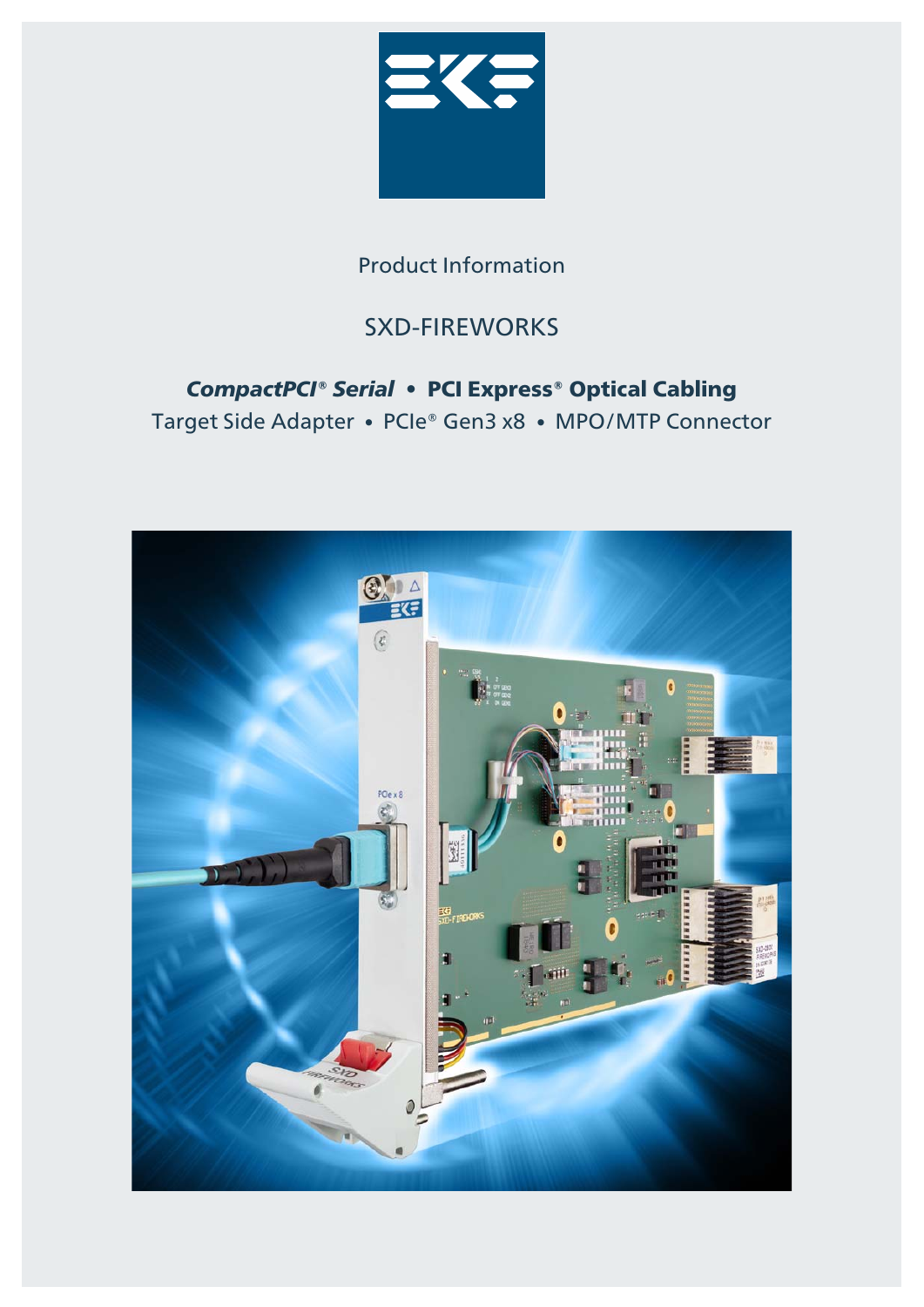#### General

Most computer systems are based on the PCI Express® standard as a high speed backbone for interconnection of peripheral components with a host CPU. However, sometimes not all PCI Express® based devices are located closely in a common enclosure, and therefore need external cabling for merging distributed subsystems virtually into a single PCI Express<sup>®</sup> based computer assembly.

The SXD-FIREWORKS is a target system adapter card for PCIe® x8 external optical cabling, equipped with an MPO/MTP front panel housing, for attachment of a 24- or 12-fiber optical patch cable as connection to a suitable host system. The SXD-FIREWORKS fits into the system slot of a CompactPCI® Serial backplane, as replacement for a CPU card in the target system.

With its on-board PCIe® packet switch the SXD-FIREWORKS replicates two PCI Express® Gen3 x8 links across a 3-slot CompactPCI® Serial backplane. Thus, two CompactPCI® Serial fat pipe slot cards in the target system can be natively controlled by the remote host system CPU, with a transfer rate of up to 64Gbps.

The SXD-FIREWORKS target adapter for CompactPCI® Serial systems enables a Gen3 PCIe® optical cable link up to 100m. Samtec FireFly™ PCIe®-over-fiber transceivers provide high performance signal quality with BER better than 1E<sup>-12</sup>.

Compared to other cabling solutions e.g. 40Gbps Ethernet, a PCI Express® Gen3 x8 link offers higher data transfer rates at lower latency.

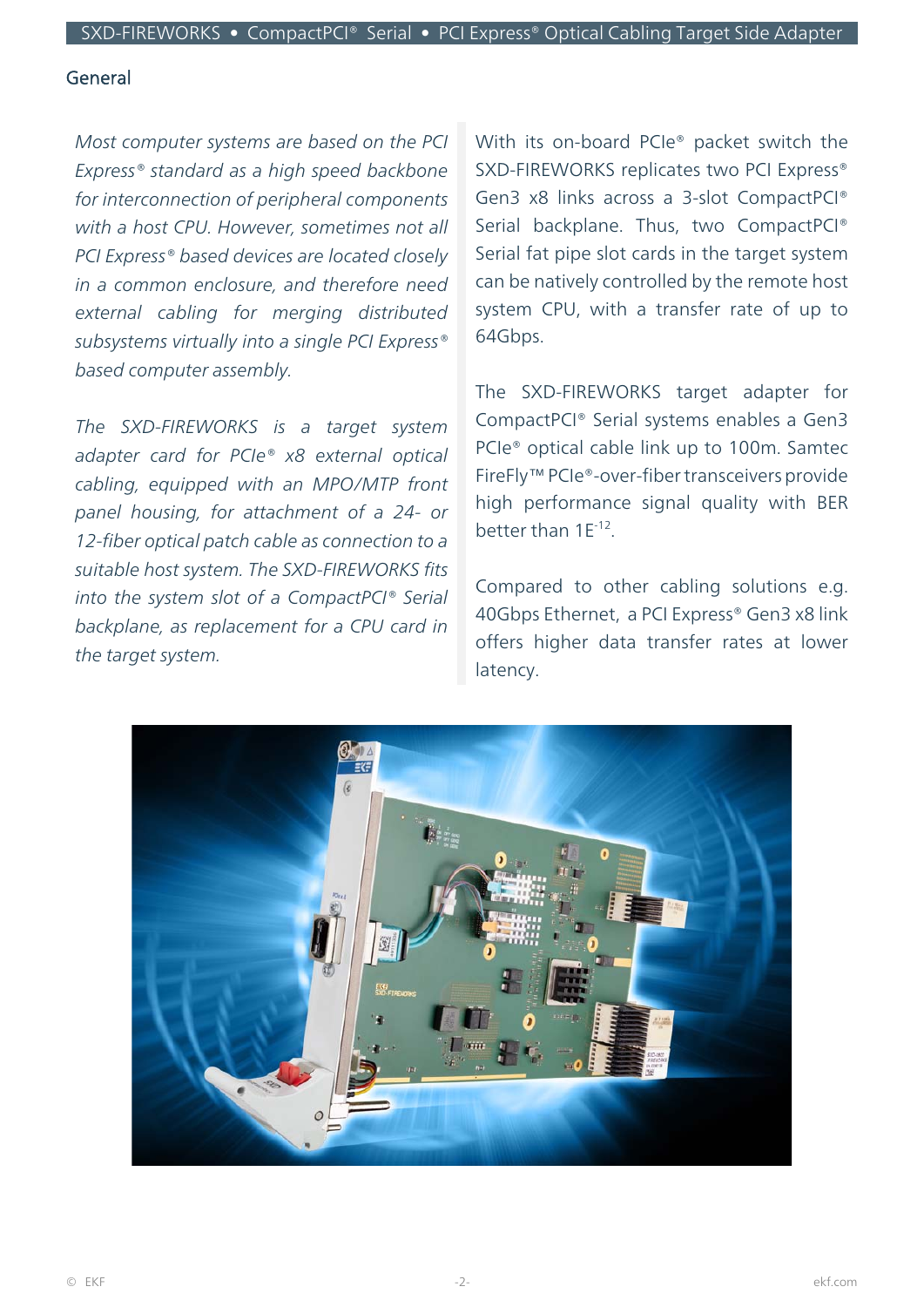#### SXD-FIREWORKS • CompactPCI® Serial • PCI Express® Optical Cabling Target Side Adapter

#### System Integration

The SXD-FIREWORKS allows a CompactPCI® Serial target system to be controlled by a remote host CPU via PCI Express® optical cabling. The host system may be any computer with a PCI Express® adapter equipped with Samtec FireFly™ PCUO optical transceivers, hence not necessarily a CompactPCI® Serial system.

Common optical patch cables with MPO/MTP connectors up to 100m can be used. A PCIe® x8 link requires a 24-fiber cable, while the 12 fiber cable is sufficient for PCIe® x4.

Based on a PCIe® Gen3 packet switch, the SXD-FIREWORKS is organized as a CompactPCI® Serial system slot controller card, delivering two PCIe® Gen3 x8 links to its backplane connectors, for use with fat pipe peripheral boards in the target system such as SSD, GPU or FPGA cards.

By means of the SXD-FIREWORKS, a computer system can be virtually extended. PCIe® based devices in a CompactPCI® Serial target system can be managed by the host CPU in an identical manner as its local resources.

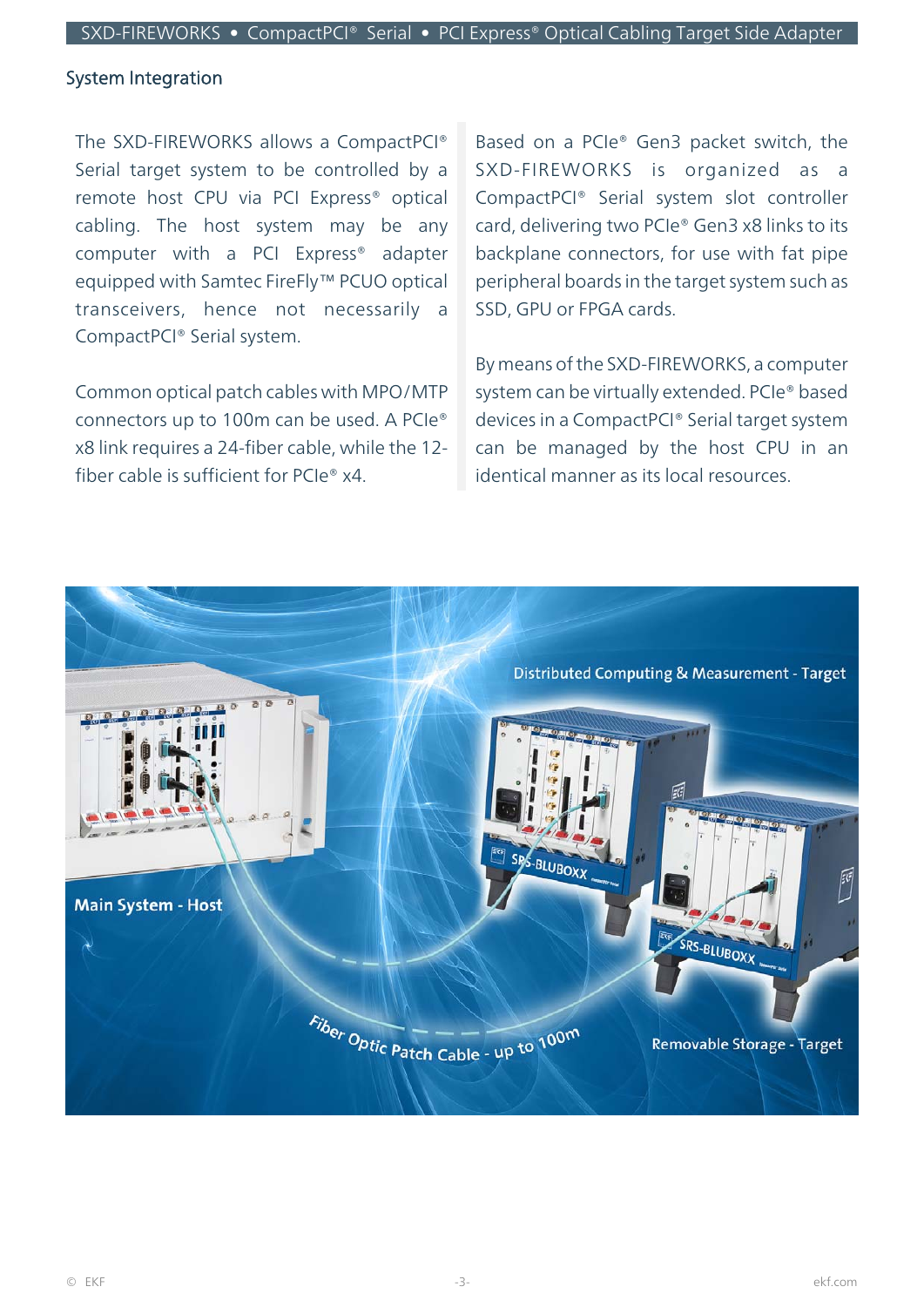#### Feature Summary

#### General

- $\triangleright$  PCI Express<sup>®</sup> external optical cabling target side adapter, Gen3 x8
- PICMG<sup>®</sup> CompactPCI<sup>®</sup> Serial (CPCI-S.0) system slot controller (for PCIe<sup>®</sup> resources only)
- Single Size Eurocard 3U 4HP 100x160mm<sup>2</sup>
- CompactPCI® Serial backplane connectors P1, P2, P5 PCI Express® Gen3
- < Enables two peripheral slots organized x8/x8 (suitable for fat pipe peripheral slot cards)
- < Gen3 PCI Express® 24-lanes packet switch on-board
- < Protective clamshell version available

#### Cabling

- < Optical PCIe® Gen3 cabling up to 100m with female/female MTP/MPO patch cable
- 24-Fiber patch cable for PCIe® x8 link
- 12-Fiber patch cable for PCIe® x4 link
- < Compliant Specifications: TIA-604-5-D (FOCIS 5), TIA-568-C.3, IEC-61754-7-1
- < On-board Samtec FireFly™ PCUO-G3 optical transceivers, socketed
- Cabling port PCIe® Gen3 x8 or x4, MTP/MPO front panel bulkhead adapter
- ► Suitable for CompactPCI® Serial target systems to be controlled by a remote host
- < Connects to any host adapter equipped w. Samtec FireFly™ PCUO transceivers

#### Applications

- For lowest latency at fastest speed connected systems
- < Distributed computing host to target system hierarchy
- Split-systems, hybrid systems, or system expansion applications
- Remote fast storage (e.g. SSD mass storage system)
- Mating host controller board available for CompactPCI® Serial (SX6-FIREWORKS)
- Mating PCI Express<sup>®</sup> host adapter card available from 3<sup>rd</sup> party vendor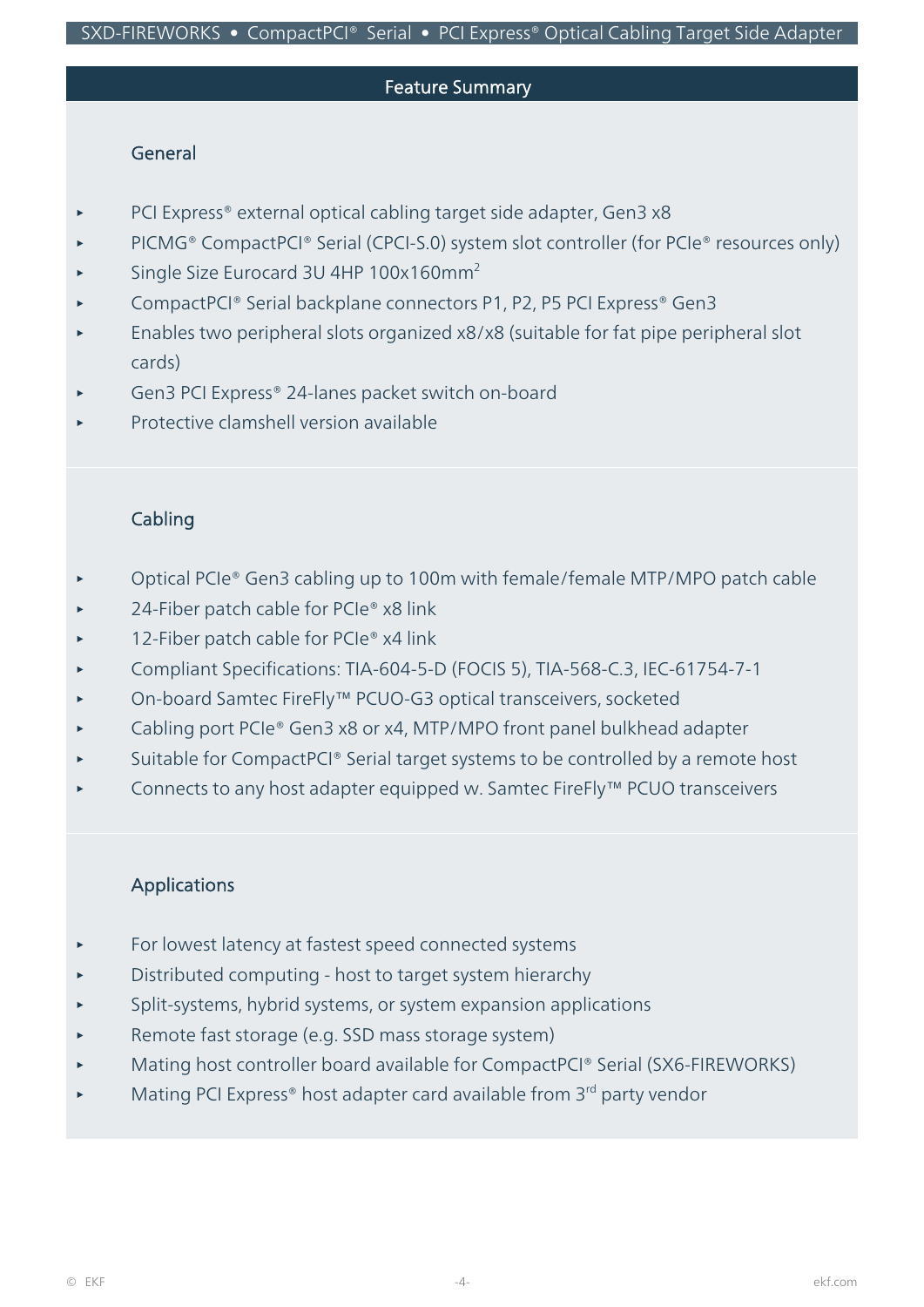#### Feature Summary

#### Regulatory

- **Long term availability**
- Designed & manufactured in Germany
- < ISO 9001 certified quality management
- < Rugged solution (coating, sealing, underfilling on request)
- < RoHS compliant
- $\triangleright$  Commercial temperature range  $0^{\circ}$ C to +70 $^{\circ}$ C
- ▶ Option industrial temperature range -40°C to +85°C w. Samtec PTUO transceivers
- < Humidity 5% ... 95% RH non condensing
- < Altitude -300m ... +3000m
- $\blacktriangleright$  Shock 15g 0.33ms, 6g 6ms
- < Vibration 1g 5-2000Hz
- MTBF 93.6 years
- ► EC Regulations EN55032, EN55024, EN60950-1 (UL60950-1/IEC60950-1)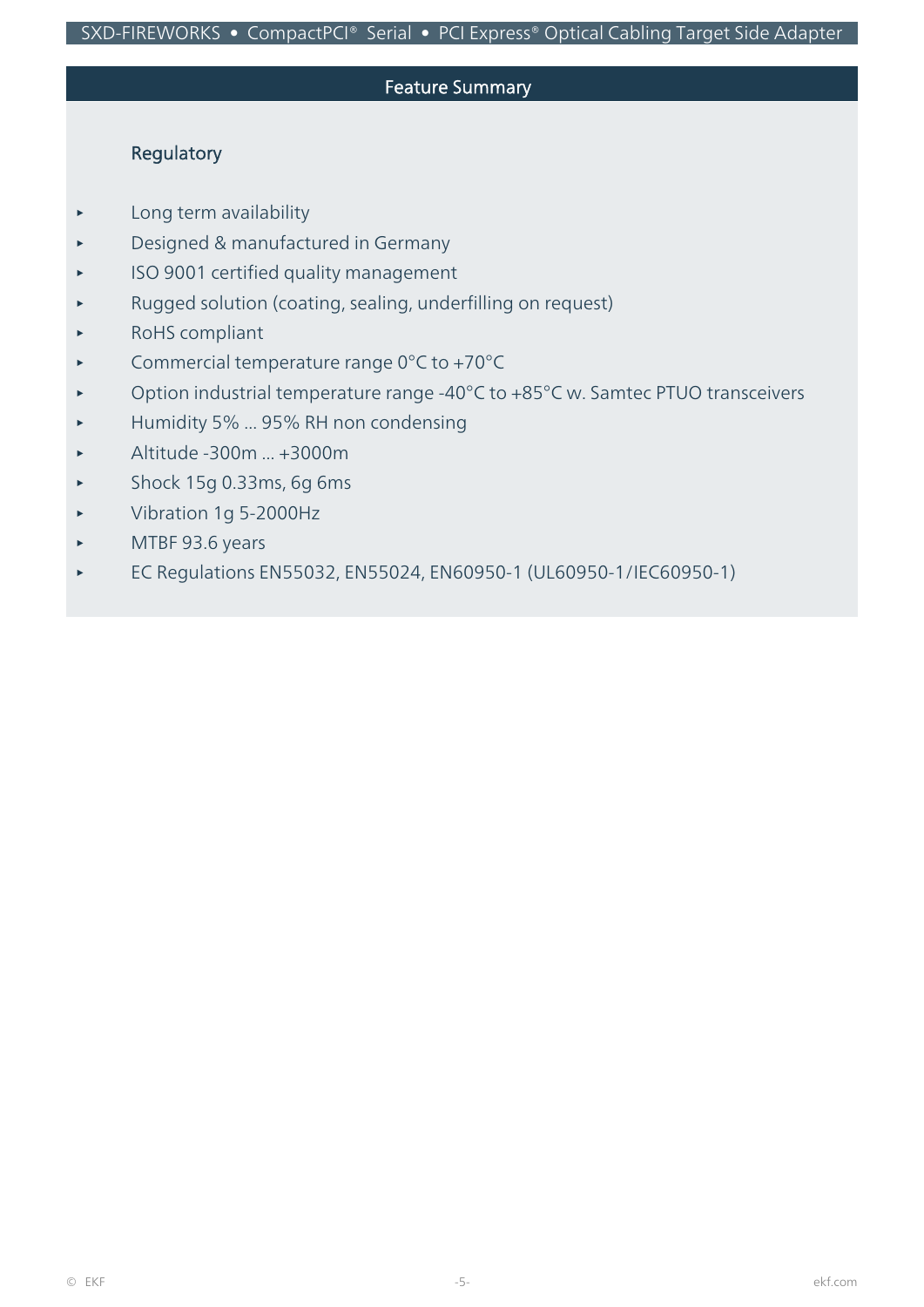Block Diagram

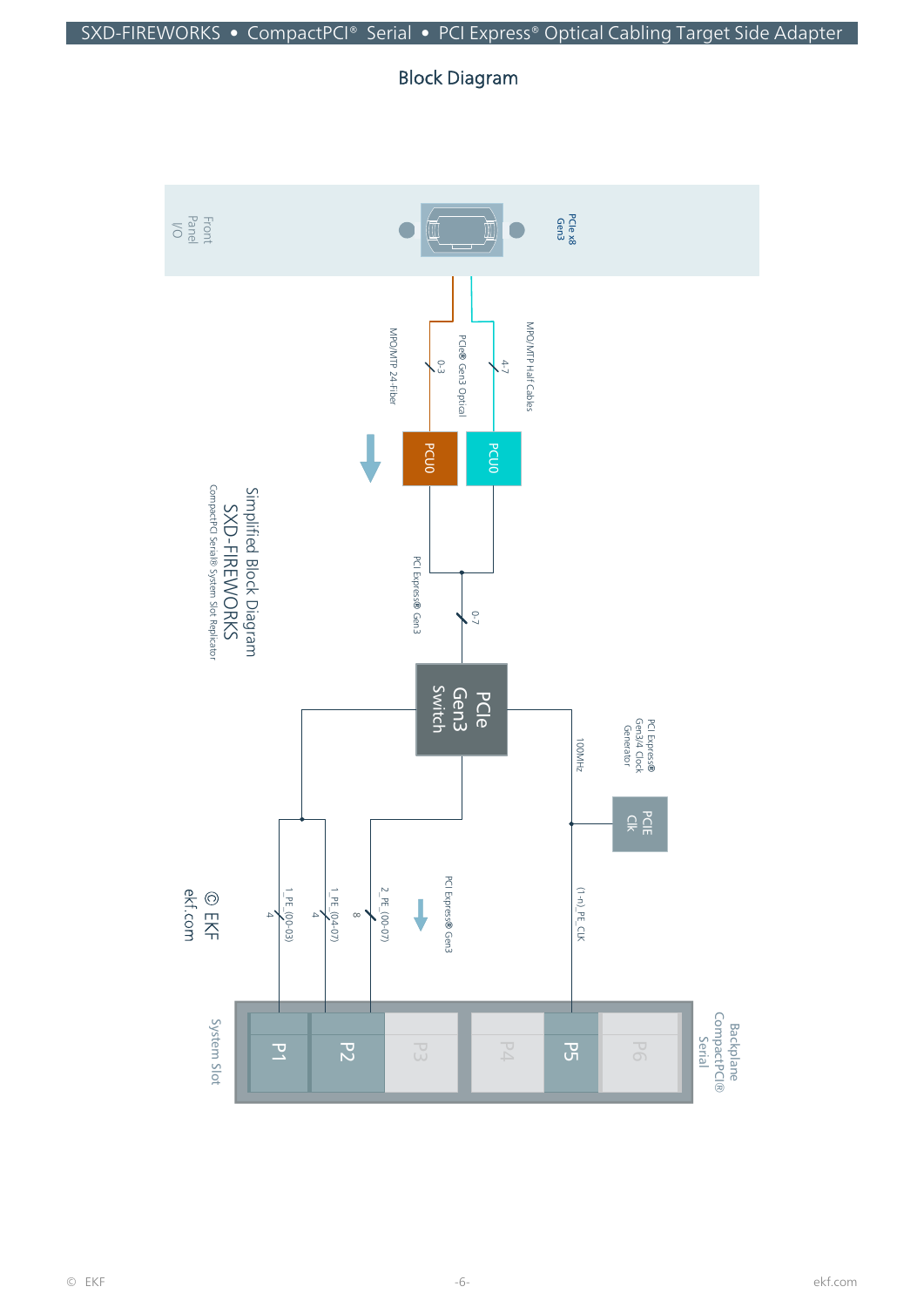#### Front Panel



Front panel LED off - no PCIe® cable link established Front panel LED permanently on - PCIe® Gen3 cable link established Front panel LED blinking 2Hz - PCIe® Gen2 cable link established Front panel LED blinking 1Hz - PCIe® Gen1 cable link established

As result of the PCI Express® link training, links are established which are suitable for communication between both sides, i.e. host controller (e.g. SX6-FIREWORKS) and target side adapter (SXD-FIREWORKS). The link width can vary between 1 - 2 - 4 - 8, and the data transfer rate may be either 2.5GT/s (Gen1), 5GT/s (Gen2) or 8GT/s (Gen3). With respect to the SX6-FIREWORKS host adapter, the LEDs on both sides should be steady on (indicating Gen3), and the link width is x8.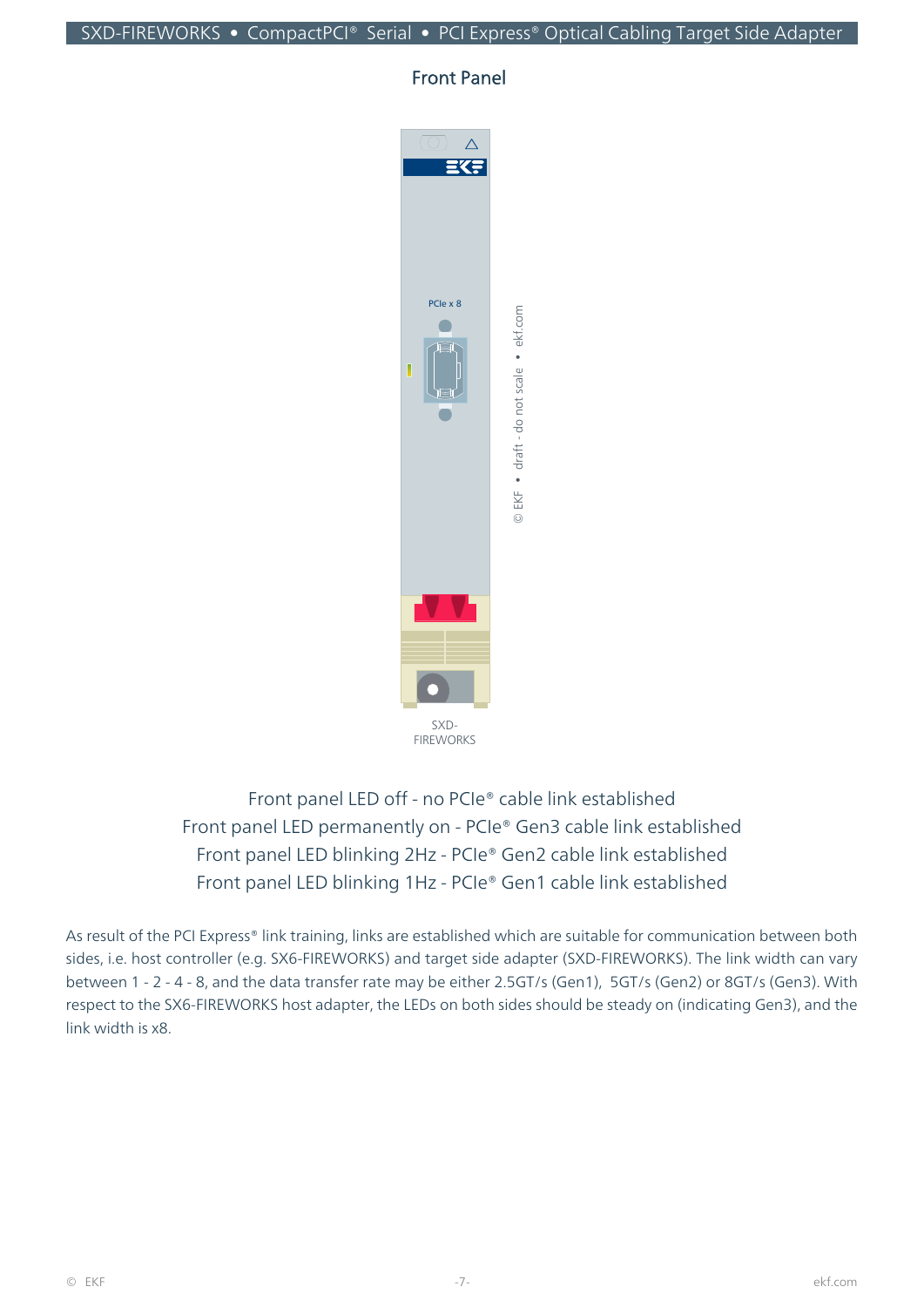#### SXD-FIREWORKS • CompactPCI® Serial • PCI Express® Optical Cabling Target Side Adapter

Please note: The front handle is provided with a built-in microswitch, which is used to disable the on-board power circuit when released. Vice versa, the on-board devices are enabled not before the handle gets locked. Please refer to the illustration below and make sure that the eject lever has reached its final position for proper board operation, as shown in picture 8. A gentle click should be audible, when the red actuator pin moves into its raised position, indicating that the board is locked and ready for use.



- 1 4: remove board 5 - 8: install board
- 1 & 8: on-board power enabled 2-7: on-board power disabled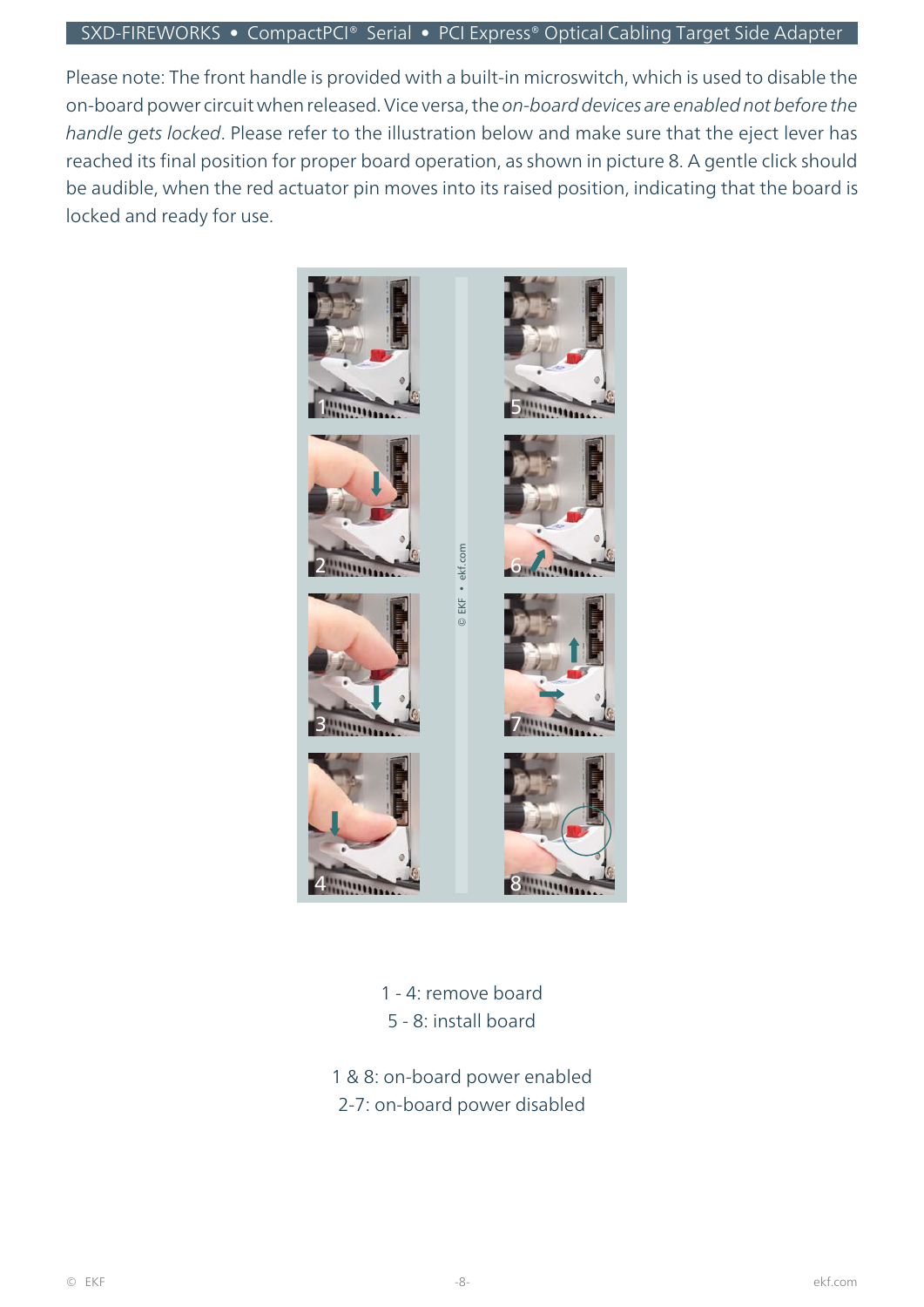

Component Assembly

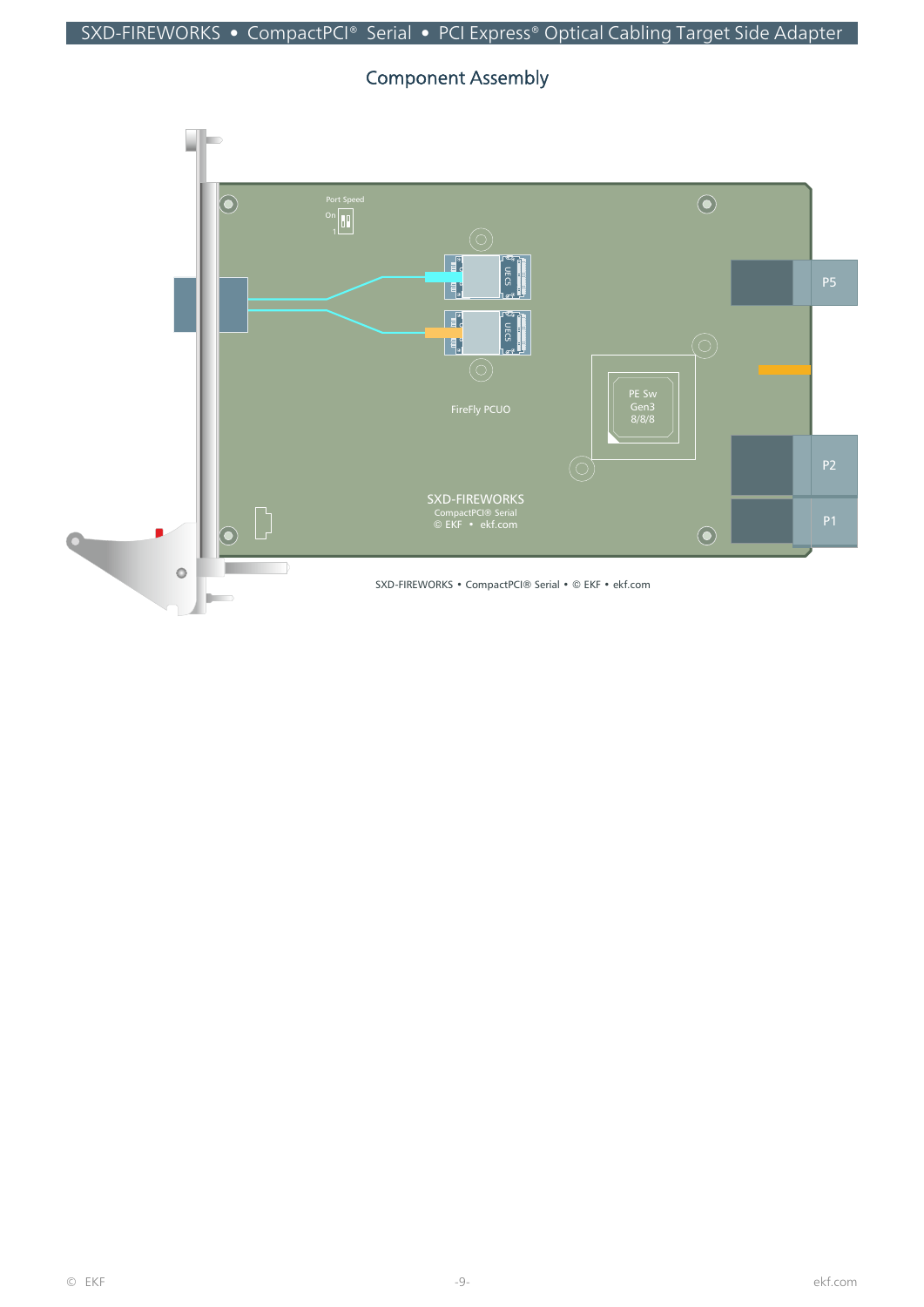#### Port Speed Setup

| On-Board DIP Switch<br>EKF Part 160.15.02.0 |                |                    |                                   |  |  |  |  |  |
|---------------------------------------------|----------------|--------------------|-----------------------------------|--|--|--|--|--|
|                                             |                | Maximum Link Speed |                                   |  |  |  |  |  |
| <b>ON</b>                                   |                | ON                 |                                   |  |  |  |  |  |
|                                             | $\overline{2}$ | <b>OFF</b>         | PCIe <sup>®</sup> Gen 3 (8GTps)   |  |  |  |  |  |
| 160.15.02.0<br>© EKF • ekf.com              |                | OFF                |                                   |  |  |  |  |  |
| $\odot$<br>$\overline{2}$                   | $\mathcal{P}$  | <b>OFF</b>         | PCIe <sup>®</sup> Gen 2 (5GTps)   |  |  |  |  |  |
|                                             |                | X                  |                                   |  |  |  |  |  |
|                                             |                | ON                 | PCIe <sup>®</sup> Gen 1 (2.5GTps) |  |  |  |  |  |

Settings are common to cable ports and upstream (backplane)

By default, this Dip-switch should be set to 1=on, 2=off for up to PCIe® Gen 3 (8GTps), depending on the link training after reset. For testing purposes the transfer speed of all ports can be limited to a maximum of PCIe® Gen 2 (5GTps), and even PCIe® Gen 1 (2.5GTps).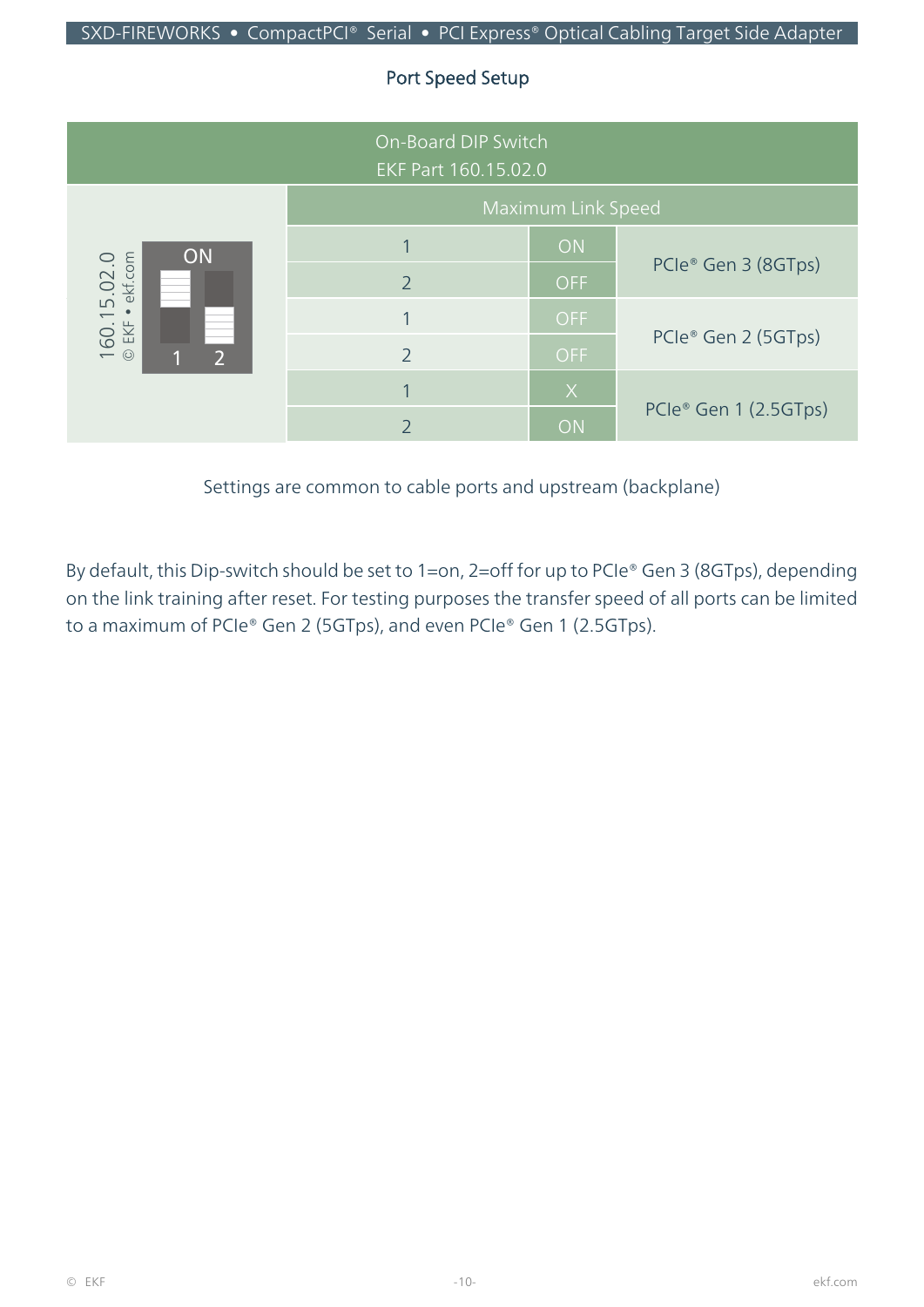#### Power Sequencing

Please understand, that host and connected target hardware should be considered as distributed parts of a common computer system. During BIOS POST the whole system will be explored for PCI Express® devices attached to the PCIe® root complex (processor on host system CPU card). Devices which are not active (powered up) at this time, will not be enumerated by the BIOS and are consequently not available for the operating system afterwards.

Hence a power sequencing procedure must be observed for host system and target system. The rule is simple: Power up the target system(s) before the host system, or simultaneously. If power sequencing conditions cannot be maintained, the host system must be restarted again, until the remote target devices are visible to the host CPU.

If the host system is equipped with an EKF processor board such as the SC5-FESTIVAL or later, a startup time delay up to 12s can be configured via BIOS setup:

Setup (F2): Advanced -> Miscellaneous Configuration -> Execute Delay after Reset

The adjusted delay would be executed before enumeration and initialization of PCI Express® devices, thus permitting a reasonable power up time lag for the remote target system. The delay countdown is indicated by a red blinking LED GP in the CPU card front panel.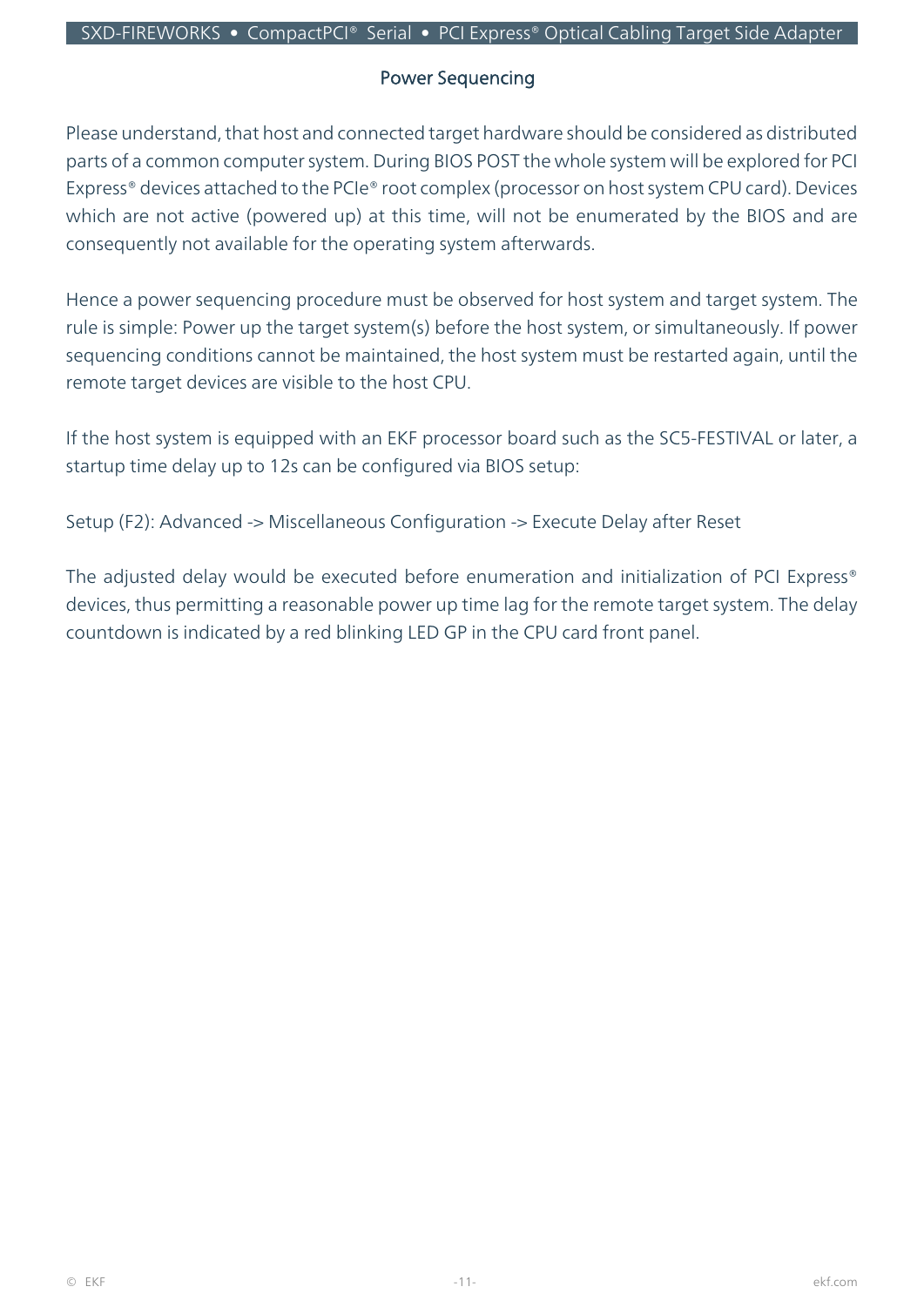P1 CompactPCI® Serial Backplane Connector

| P1 CompactPCI® Serial System Slot Backplane Connector<br>EKF Part #250.3.1206.20.02 • 72 pos. 12x6, 14mm Width |                     |                         |                         |                     |                          |                      |                    |                             |                               |                           |                                                 |                                   |
|----------------------------------------------------------------------------------------------------------------|---------------------|-------------------------|-------------------------|---------------------|--------------------------|----------------------|--------------------|-----------------------------|-------------------------------|---------------------------|-------------------------------------------------|-----------------------------------|
| P <sub>1</sub>                                                                                                 | $\overline{A}$      | B                       | $\subset$               | D                   | E                        | F                    | G                  | H                           | I                             | J                         | K                                               | L                                 |
| 6                                                                                                              | <b>GND</b>          | 1 PE<br>$TX02+$         | $1$ PE<br><b>TX02-</b>  | <b>GND</b>          | 1 PE<br>$RX02+$          | 1 PE<br><b>RX02-</b> | <b>GND</b>         | 1 PE<br>$TX03+$             | 1 PE<br><b>TX03-</b>          | <b>GND</b>                | 1 PE<br>$RX03+$                                 | 1 PE<br><b>RX03-</b>              |
| 5                                                                                                              | 1 PE<br>TX00+       | 1 PE<br><b>TX00-</b>    | <b>GND</b>              | 1 PE<br>RX00+       | 1 PE<br><b>RX00-</b>     | <b>GND</b>           | 1 PE<br>$TX01+$    | 1 PE<br><b>TX01-</b>        | <b>GND</b>                    | 1 PE<br>$RX01+$           | 1 PE<br><b>RX01-</b>                            | <b>GND</b>                        |
| $\overline{4}$                                                                                                 | <b>GND</b>          | $\mathbf{1}$<br>$USB2+$ | 1<br>USB <sub>2</sub> - | <b>GND</b>          | <b>RSV</b>               | <b>RSV</b>           | <b>GND</b>         | 1_SAT<br>$\forall$<br>$TX+$ | 1 SAT<br>$\forall$<br>TX-     | <b>GND</b>                | $1$ <sub>_</sub> SAT<br>$\overline{A}$<br>$RX+$ | 1 SAT<br>$\overline{A}$<br>$RX -$ |
| $\overline{3}$                                                                                                 | 1_USB<br>3<br>$TX+$ | 1 USB<br>3<br>TX-       | <b>PWR</b><br>BTN#      | 1 USB<br>3<br>$RX+$ | $1$ _USB<br>3<br>$RX -$  | <b>PWR</b><br>FAIL#  | <b>SATA</b><br>SDI | <b>SATA</b><br><b>SDO</b>   | <b>GND</b><br>GA <sub>2</sub> | <b>SATA</b><br><b>SCL</b> | <b>SATA</b><br><b>SL</b>                        | <b>GND</b><br>GA3                 |
| $\overline{2}$                                                                                                 | <b>GND</b>          | 12C<br>SCL              | 12C<br><b>SDA</b>       | <b>GND</b>          | <b>GND</b><br>PS ON<br># | RST#                 | <b>GND</b>         | PRST#                       | WAKE#                         | <b>GND</b>                | <b>RSV</b>                                      | SYS<br>EN#                        |
| 1                                                                                                              | $+12V$              | <b>STBY</b>             | <b>GND</b>              | $+12V$              | $+12V$                   | <b>GND</b>           | $+12V$             | $+12V$                      | <b>GND</b>                    | $+12V$                    | $+12V$                                          | <b>GND</b>                        |

pin positions printed white/italic: not connected

For signal descriptions please refer to PICMG CPCI-S.0 R1.0 CompactPCI® Serial Specification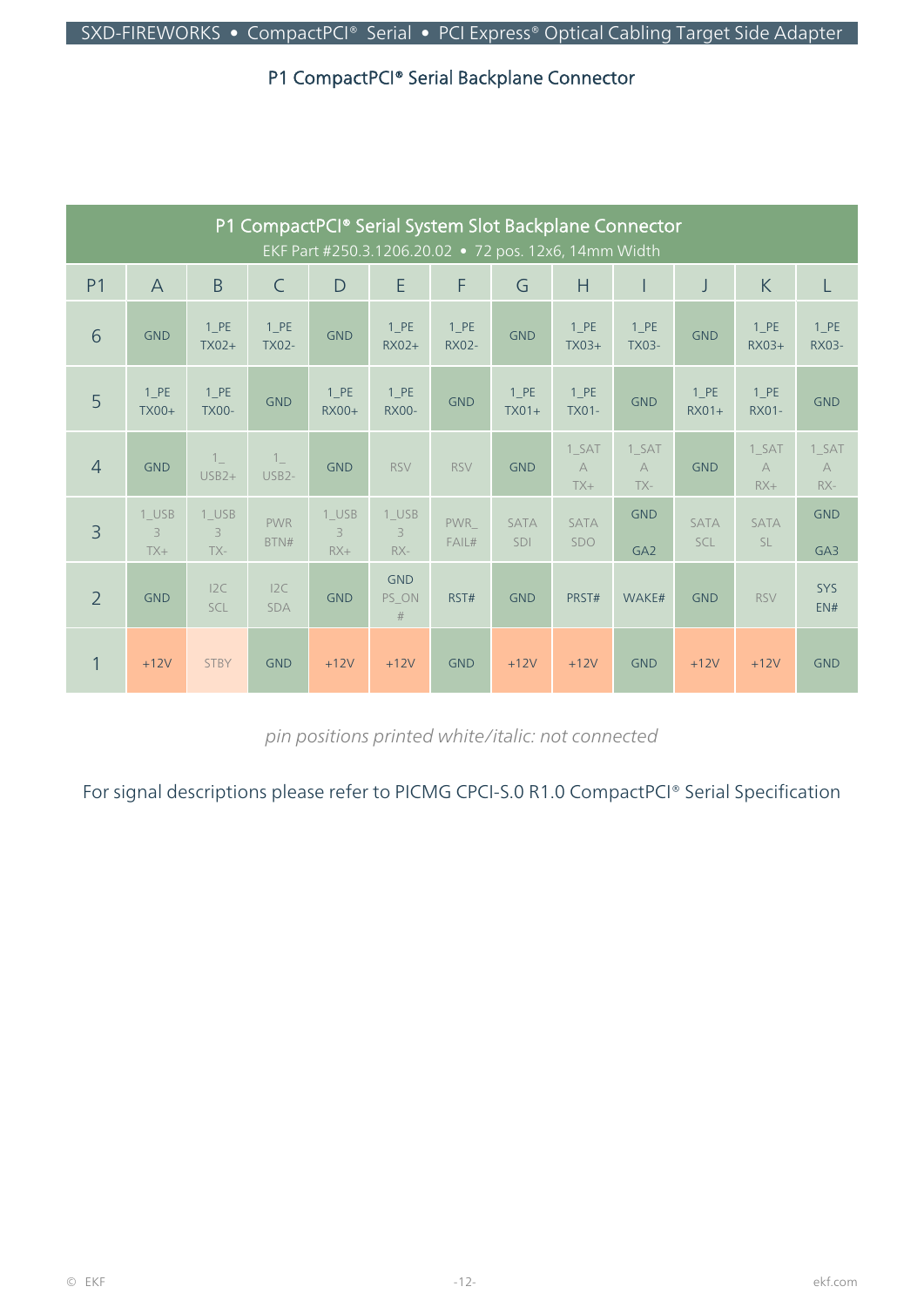P2 CompactPCI® Serial Backplane Connector

| P2 CompactPCI® Serial System Slot Backplane Connector<br>EKF Part #250.3.1208.20.00 • 96 pos. 12x8, 16mm Width |                 |                        |                        |                 |                        |                               |                   |                        |                               |                   |                        |                               |
|----------------------------------------------------------------------------------------------------------------|-----------------|------------------------|------------------------|-----------------|------------------------|-------------------------------|-------------------|------------------------|-------------------------------|-------------------|------------------------|-------------------------------|
| P <sub>2</sub>                                                                                                 | $\overline{A}$  | B                      | $\mathsf{C}$           | D               | E                      | F                             | G                 | H                      | $\vert$                       | J                 | K                      | L                             |
| 8                                                                                                              | <b>GND</b>      | IO                     | IO                     | <b>GND</b>      | $2_{-}$<br>$USB2+$     | $2_{-}$<br>USB <sub>2</sub> - | <b>GND</b>        | $3_{-}$<br>$USB2+$     | $3_{-}$<br>USB <sub>2</sub> - | IO                | 4<br>$USB2+$           | $4_{-}$<br>USB <sub>2</sub> - |
| $\overline{7}$                                                                                                 | IO              | IO                     | <b>GND</b>             | IO              | IO                     | <b>GND</b>                    | IO                | IO                     | <b>GND</b>                    | IO                | IO                     | <b>GND</b>                    |
| 6                                                                                                              | <b>GND</b>      | $2$ PE<br>TX06+        | $2$ PE<br><b>TX06-</b> | <b>GND</b>      | $2$ PE<br>RX06+        | $2$ PE<br><b>RX06-</b>        | <b>GND</b>        | $2$ PE<br>$TX07+$      | $2$ PE<br><b>TX07-</b>        | <b>GND</b>        | $2$ PE<br>RX07+        | $2$ PE<br><b>RX07-</b>        |
| 5                                                                                                              | $2$ PE<br>TX04+ | $2$ PE<br><b>TX04-</b> | <b>GND</b>             | $2$ PE<br>RX04+ | $2$ PE<br><b>RX04-</b> | <b>GND</b>                    | $2$ PE<br>$TX05+$ | $2$ PE<br><b>TX05-</b> | <b>GND</b>                    | $2$ PE<br>RX05+   | $2$ PE<br><b>RX05-</b> | <b>GND</b>                    |
| $\overline{4}$                                                                                                 | <b>GND</b>      | $2$ PE<br>$TX02+$      | $2$ PE<br><b>TX02-</b> | <b>GND</b>      | $2$ PE<br>RX02+        | $2$ PE<br>RX02+               | <b>GND</b>        | $2$ PE<br>$TX03+$      | $2$ PE<br><b>TX03-</b>        | <b>GND</b>        | $2$ PE<br>RX03+        | $2$ PE<br><b>RX03-</b>        |
| 3                                                                                                              | $2$ PE<br>TX00+ | $2$ PE<br><b>TX00-</b> | <b>GND</b>             | $2$ PE<br>RX00+ | 2 PERX<br>$00 -$       | <b>GND</b>                    | $2$ PE<br>$TX01+$ | $2$ PE<br><b>TX01-</b> | <b>GND</b>                    | $2$ PE<br>$RX01+$ | $2$ PE<br><b>RX01-</b> | <b>GND</b>                    |
| $\overline{2}$                                                                                                 | <b>GND</b>      | 1 PE<br>TX06+          | $1$ PE<br><b>TX06-</b> | <b>GND</b>      | 1 PE<br>RX06+          | 1 PE<br><b>RX06-</b>          | <b>GND</b>        | $1$ PE<br>$TX07+$      | 1 PE<br><b>TX07-</b>          | <b>GND</b>        | 1 PE<br>RX07+          | 1 PE<br><b>RX07-</b>          |
| 1                                                                                                              | 1 PE<br>TX04+   | 1 PE<br><b>TX04-</b>   | <b>GND</b>             | 1 PE<br>RX04+   | 1 PE<br><b>RX04-</b>   | <b>GND</b>                    | 1 PE<br>TX05+     | $1$ PE<br><b>TX05-</b> | <b>GND</b>                    | 1 PE<br>RX05+     | $1$ PE<br><b>RX05-</b> | <b>GND</b>                    |

pin positions printed italic/white: not connected

For signal descriptions please refer to PICMG CPCI-S.0 R1.0 CompactPCI® Serial Specification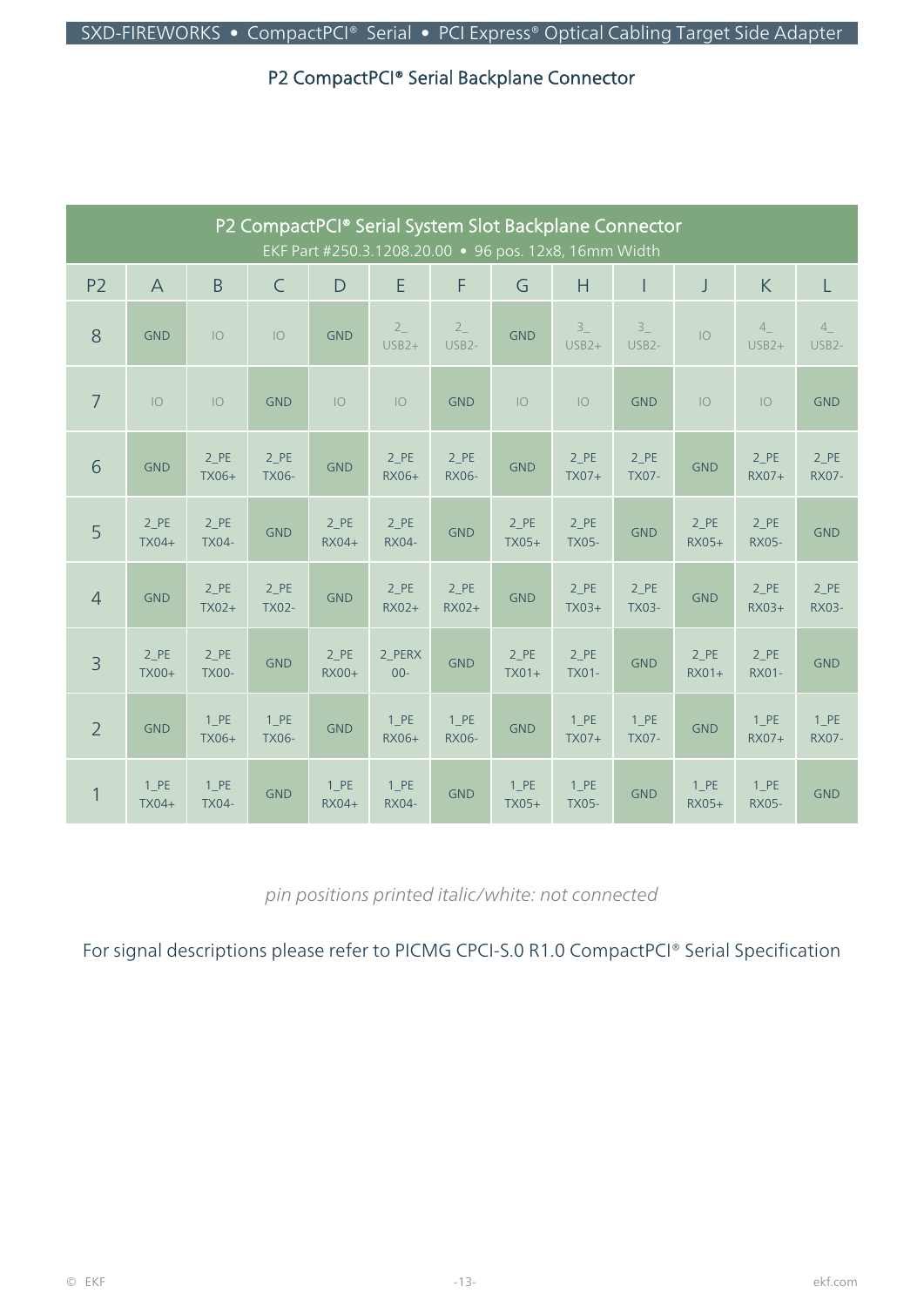P5 CompactPCI® Serial System Slot Backplane Connector

| P5 CompactPCI® Serial System Slot Backplane Connector<br>EKF Part #250.3.1206.20.00 • 72 pos. 12x6, 12mm Width |                |                      |                      |               |                      |                        |                   |                   |                        |                 |                 |                        |
|----------------------------------------------------------------------------------------------------------------|----------------|----------------------|----------------------|---------------|----------------------|------------------------|-------------------|-------------------|------------------------|-----------------|-----------------|------------------------|
| <b>P5</b>                                                                                                      | $\overline{A}$ | B                    | $\subset$            | D             | E                    | F                      | G                 | H                 |                        | J               | K               | L                      |
| 6                                                                                                              | 5 PE           | 5 PE                 | 5 PE                 | 6 PE          | 6 PE                 | 6 PE                   | 7 PE              | 7 PE              | 7 PE                   | 8 PE            | 8 PE            | 8_PE                   |
|                                                                                                                | CLKE#          | $CLK+$               | CLK-                 | CLKE#         | $CLK+$               | CLK-                   | CLKE#             | $CLK+$            | CLK-                   | CLKE#           | $CLK+$          | CLK-                   |
|                                                                                                                | $1$ PE         | 1 PE                 | 1 PE                 | 2 PE          | $2$ PE               | $2$ PE                 | 3 PE              | 3 PE              | 3 PE                   | 4 PE            | 4 PE            | 4 PE                   |
| 5                                                                                                              | $CLK+$         | CKL-                 | CLKE#                | $CLK+$        | CKL-                 | CLKE#                  | $CLK+$            | CKL-              | CLKE#                  | $CLK+$          | CKL-            | CLKE#                  |
| $\overline{4}$                                                                                                 | <b>GND</b>     | 8 PE<br>$TX02+$      | 8 PE<br><b>TX02-</b> | <b>GND</b>    | 8 PE<br>RX02+        | 8 PE<br><b>RX02-</b>   | <b>GND</b>        | 8 PE<br>$TX03+$   | 8 PE<br><b>TX03-</b>   | <b>GND</b>      | 8 PE<br>RX03+   | 8 PE<br><b>RX03-</b>   |
| $\overline{3}$                                                                                                 | 8 PE<br>TX00+  | 8 PE<br><b>TX00-</b> | <b>GND</b>           | 8 PE<br>RX00+ | 8 PE<br><b>RX00-</b> | <b>GND</b>             | 8 PE<br>$TX01+$   | 8 PE<br>$TX01-$   | <b>GND</b>             | 8 PE<br>$RX01+$ | 8 PE<br>RX01-   | <b>GND</b>             |
| $\mathcal{P}$                                                                                                  | <b>GND</b>     | 7 PE<br>$TX02+$      | 7 PE<br><b>TX02-</b> | <b>GND</b>    | $7$ $PE$<br>RX02+    | $7$ PE<br><b>RX02-</b> | <b>GND</b>        | $7$ PE<br>$TX03+$ | $7$ PE<br><b>TX03-</b> | <b>GND</b>      | $7$ PE<br>RX03+ | $7$ PE<br><b>RX03-</b> |
| 1                                                                                                              | 7 PE<br>TX00+  | 7 PE<br><b>TX00-</b> | <b>GND</b>           | 7 PE<br>RX00+ | 7 PE<br><b>RX00-</b> | <b>GND</b>             | $7$ PE<br>$TX01+$ | 7 PE<br>$TX01-$   | <b>GND</b>             | 7 PE<br>$RX01+$ | 7 PE<br>RX01-   | <b>GND</b>             |

pin positions printed gray: not connected

For signal descriptions please refer to PICMG CPCI-S.0 R1.0 CompactPCI® Serial Specification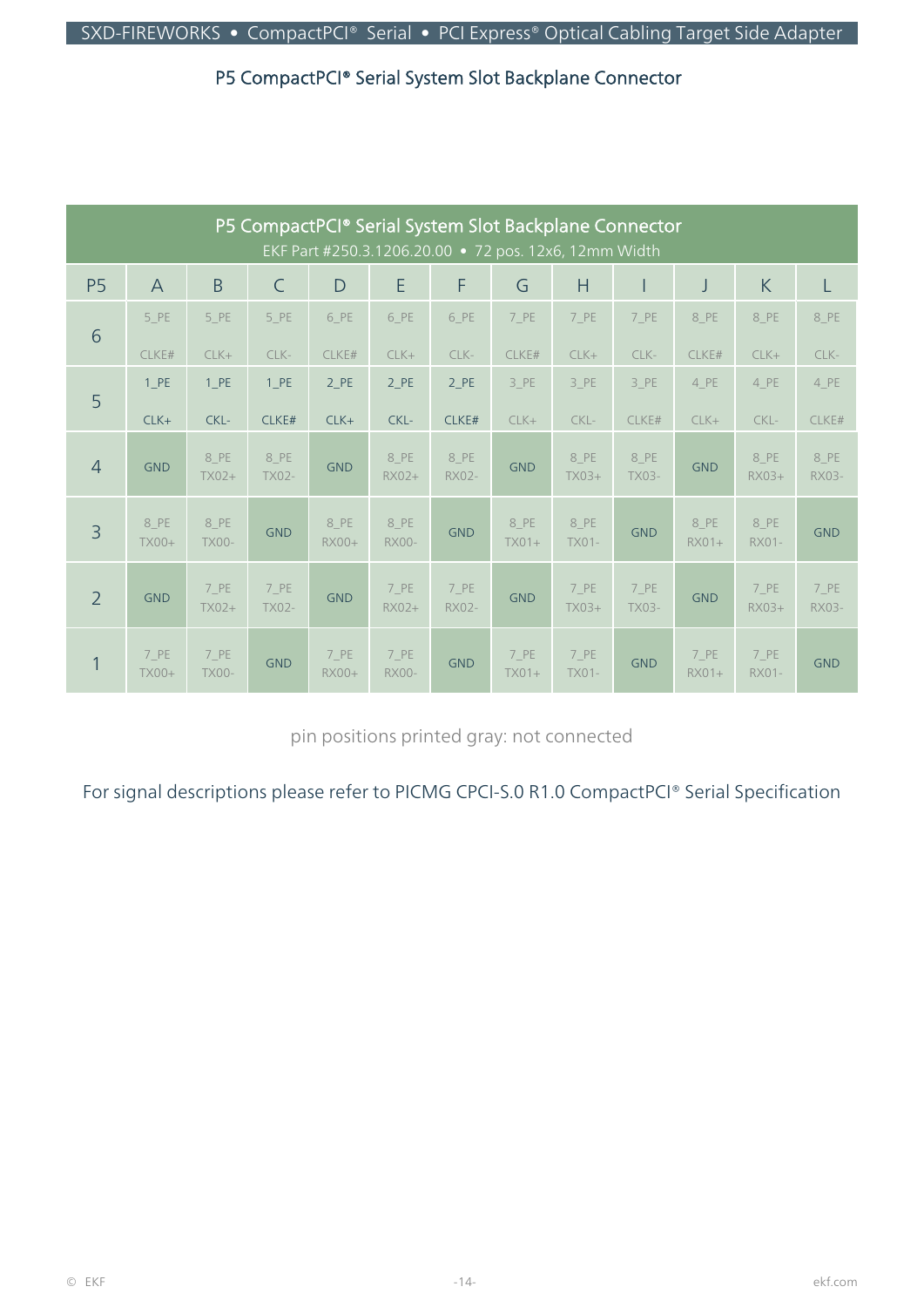| <b>Optical Cable Assemblies</b> |                                                                                      |  |  |  |  |  |  |
|---------------------------------|--------------------------------------------------------------------------------------|--|--|--|--|--|--|
| 205.81.1.1.003.0                | Optical patch cable, 12 fiber, female/female MTP/MPO, cross over type B cabling, 3m  |  |  |  |  |  |  |
| 205.81.1.1.010.0                | Optical patch cable, 12 fiber, female/female MTP/MPO, cross over type B cabling, 10m |  |  |  |  |  |  |
| 205.81.2.1.003.0                | Optical patch cable, 24 fiber, female/female MTP/MPO, cross over type C cabling, 3m  |  |  |  |  |  |  |
| 205.81.2.1.010.0                | Optical patch cable, 24 fiber, female/female MTP/MPO, cross over type C cabling, 10m |  |  |  |  |  |  |
|                                 | other lengths on request                                                             |  |  |  |  |  |  |

|               | Related Cards Using PCIe <sup>®</sup> Optical Cabling                                               |
|---------------|-----------------------------------------------------------------------------------------------------|
| SX6-FIREWORKS | CompactPCI® Serial • Dual PCIe® Optical Cabling x8 • Host Side Adapter<br>www.ekf.de/s/sx6/sx6.html |

| Reference Documents            |          |               |  |  |  |  |  |  |
|--------------------------------|----------|---------------|--|--|--|--|--|--|
| CompactPCI <sup>®</sup> Serial | CPCI-S.O | www.picmg.org |  |  |  |  |  |  |

|  | Ordering Information |
|--|----------------------|
|  |                      |

For popular SXD-FIREWORKS SKUs please refer to www.ekf.com/liste/liste\_21.html#SXD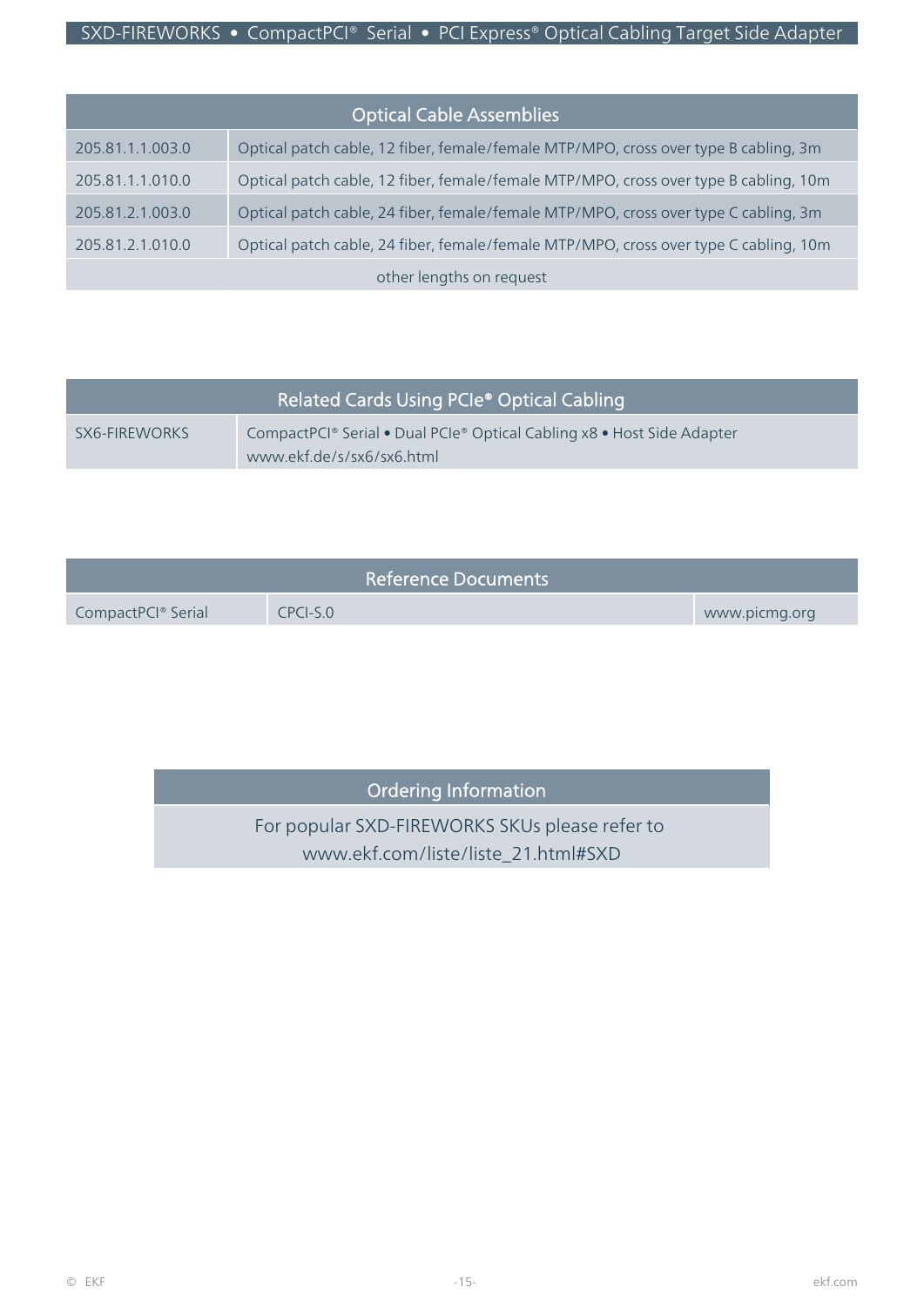

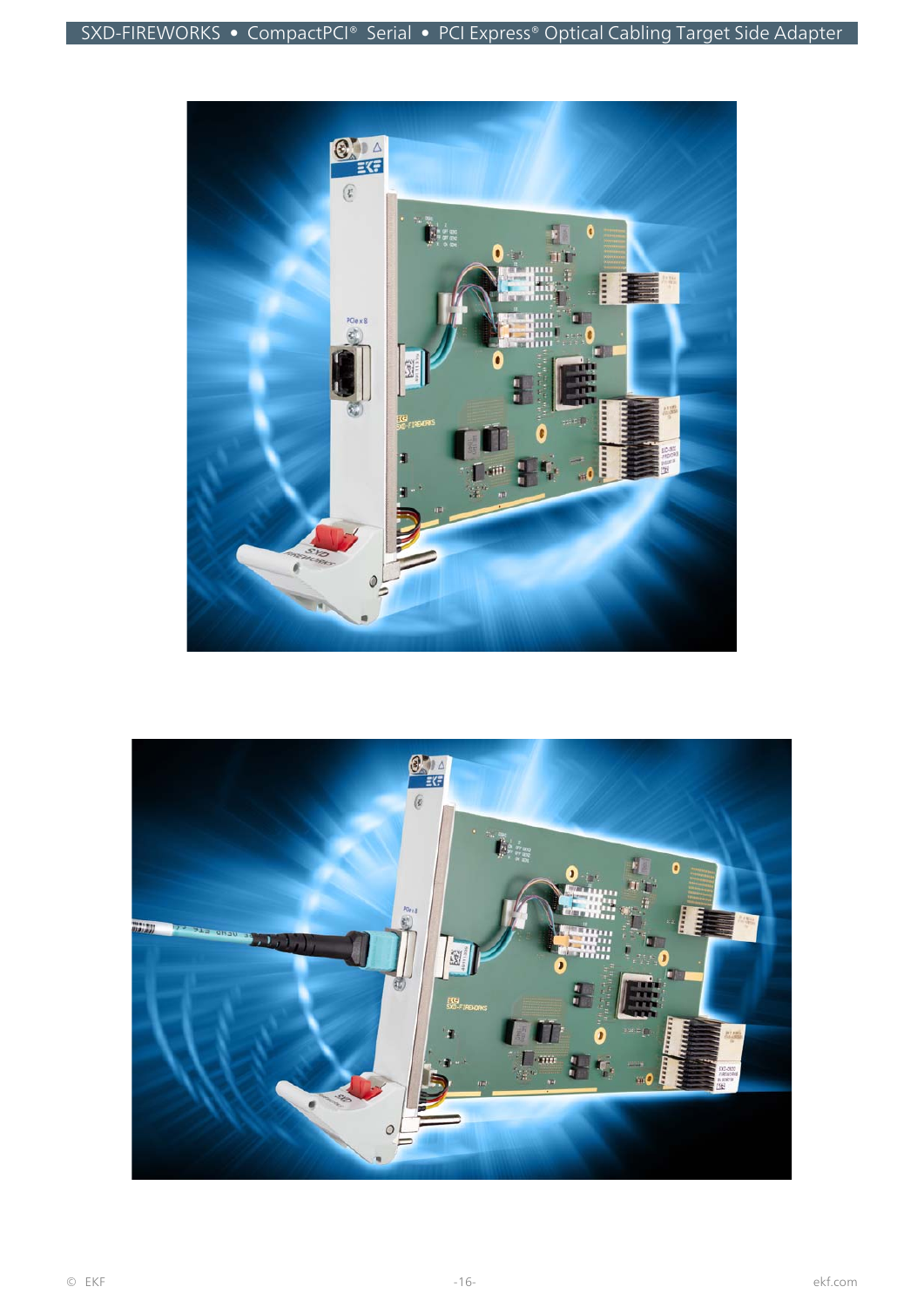



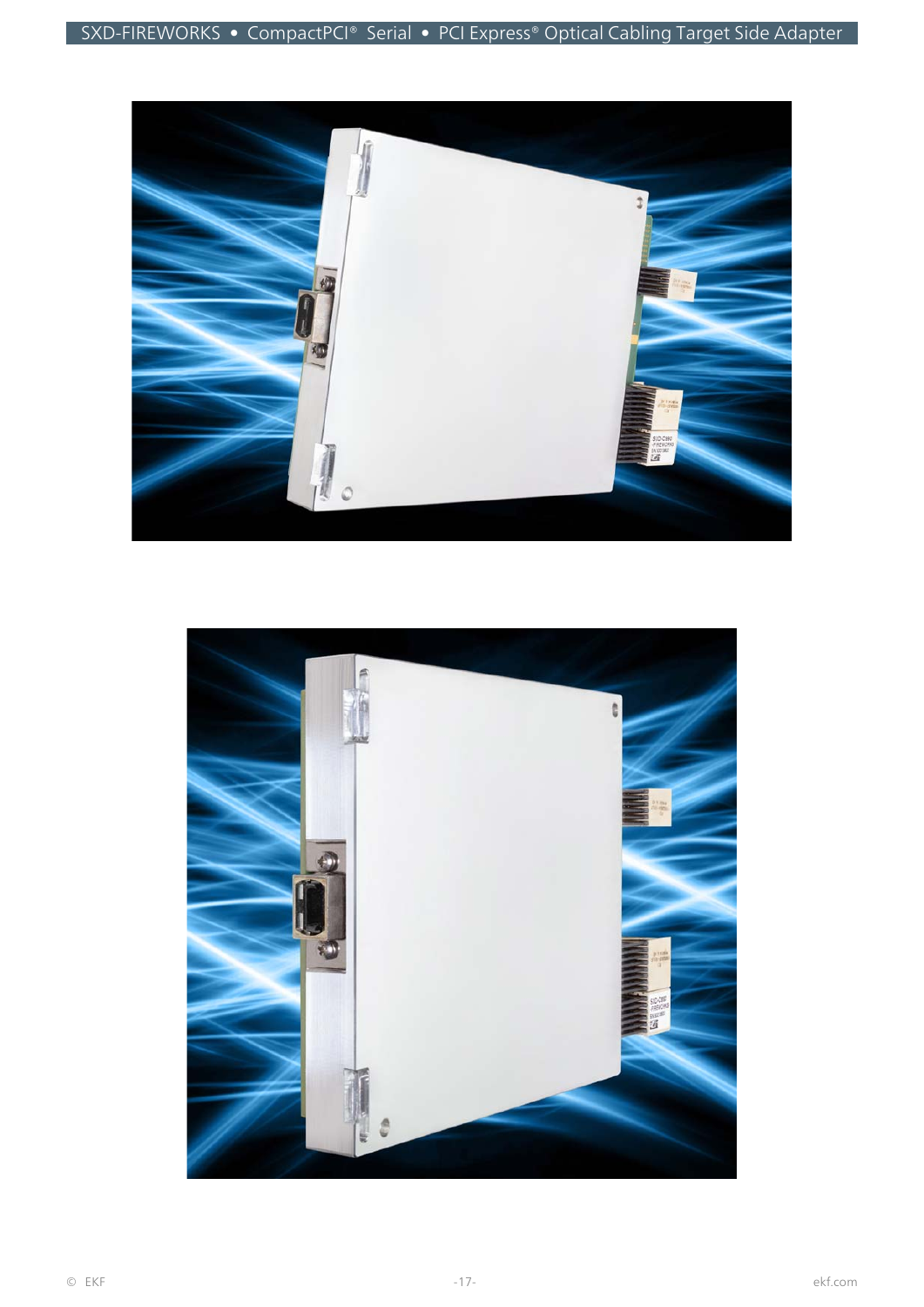